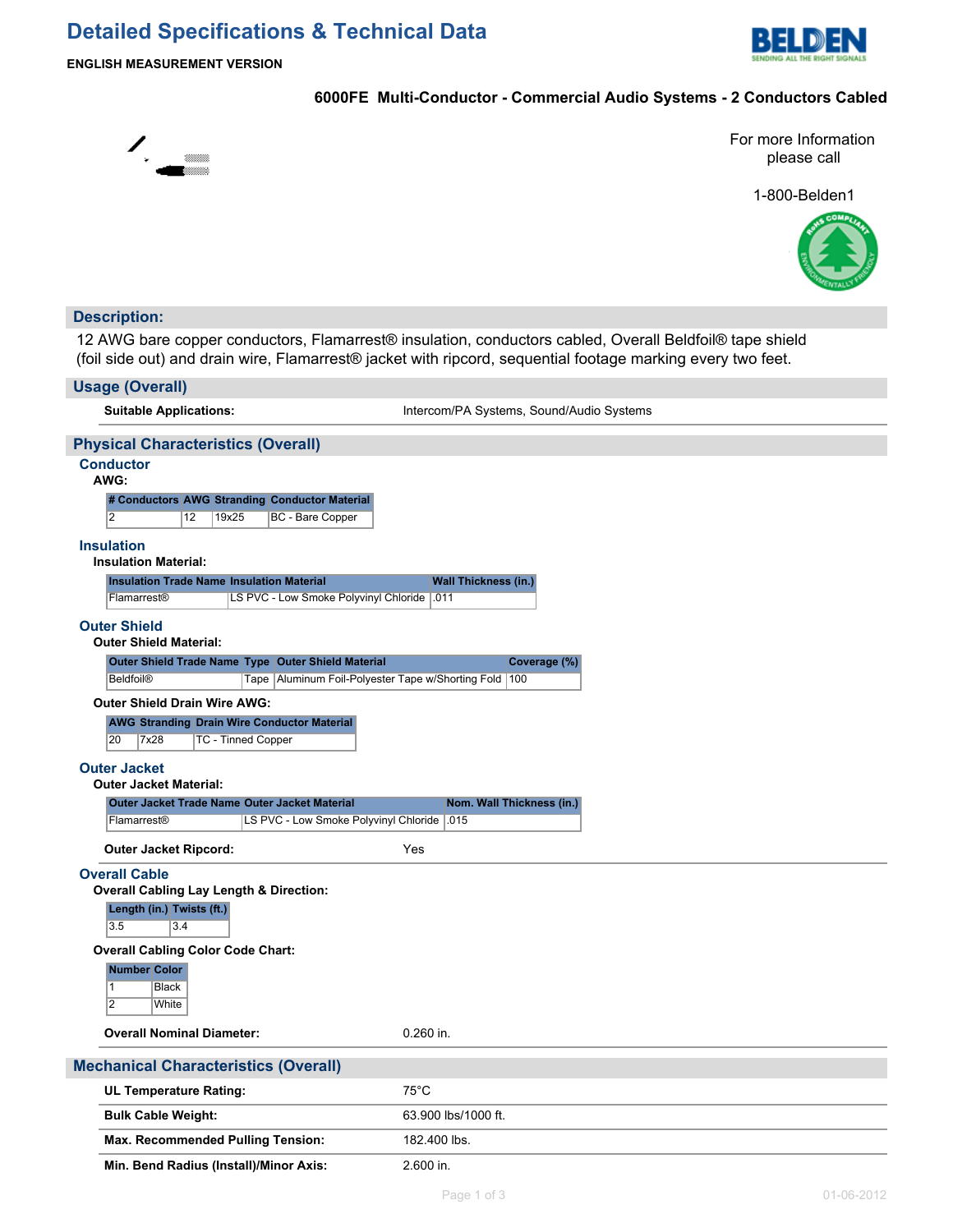

## **6000FE Multi-Conductor - Commercial Audio Systems - 2 Conductors Cabled**

| <b>Applicable Specifications and Agency Compliance (Overall)</b>                                                                                                                                                                                                                                                                                                                                                                  |                          |  |  |  |  |
|-----------------------------------------------------------------------------------------------------------------------------------------------------------------------------------------------------------------------------------------------------------------------------------------------------------------------------------------------------------------------------------------------------------------------------------|--------------------------|--|--|--|--|
| <b>Applicable Standards &amp; Environmental Programs</b>                                                                                                                                                                                                                                                                                                                                                                          |                          |  |  |  |  |
| NEC/(UL) Specification:                                                                                                                                                                                                                                                                                                                                                                                                           | CL <sub>2</sub> P        |  |  |  |  |
| <b>NEC Articles:</b>                                                                                                                                                                                                                                                                                                                                                                                                              | 725                      |  |  |  |  |
| <b>EU CE Mark:</b>                                                                                                                                                                                                                                                                                                                                                                                                                | Yes                      |  |  |  |  |
| EU Directive 2000/53/EC (ELV):                                                                                                                                                                                                                                                                                                                                                                                                    | Yes                      |  |  |  |  |
| EU Directive 2002/95/EC (RoHS):                                                                                                                                                                                                                                                                                                                                                                                                   | Yes                      |  |  |  |  |
| EU RoHS Compliance Date (mm/dd/yyyy):                                                                                                                                                                                                                                                                                                                                                                                             | 04/01/2005               |  |  |  |  |
| EU Directive 2002/96/EC (WEEE):                                                                                                                                                                                                                                                                                                                                                                                                   | Yes                      |  |  |  |  |
| EU Directive 2003/11/EC (BFR):                                                                                                                                                                                                                                                                                                                                                                                                    | Yes                      |  |  |  |  |
| CA Prop 65 (CJ for Wire & Cable):                                                                                                                                                                                                                                                                                                                                                                                                 | Yes                      |  |  |  |  |
| MII Order #39 (China RoHS):                                                                                                                                                                                                                                                                                                                                                                                                       | Yes                      |  |  |  |  |
| <b>Flame Test</b>                                                                                                                                                                                                                                                                                                                                                                                                                 |                          |  |  |  |  |
| <b>UL Flame Test:</b>                                                                                                                                                                                                                                                                                                                                                                                                             | <b>UL Steiner Tunnel</b> |  |  |  |  |
| <b>Plenum/Non-Plenum</b>                                                                                                                                                                                                                                                                                                                                                                                                          |                          |  |  |  |  |
| Plenum (Y/N):                                                                                                                                                                                                                                                                                                                                                                                                                     | Yes                      |  |  |  |  |
| <b>Non-Plenum Number:</b>                                                                                                                                                                                                                                                                                                                                                                                                         | 5000FE                   |  |  |  |  |
| <b>Electrical Characteristics (Overall)</b>                                                                                                                                                                                                                                                                                                                                                                                       |                          |  |  |  |  |
| Nom. Capacitance Conductor to Conductor:<br>Capacitance (pF/ft)<br>97<br>Nom. Capacitance Cond. to Other Conductor & Shield:<br>Capacitance (pF/ft)<br>174.6<br>Nom. Conductor DC Resistance:<br>DCR @ 20°C (Ohm/1000 ft)<br>1.6<br><b>Nominal Outer Shield DC Resistance:</b><br>DCR @ 20°C (Ohm/1000 ft)<br>7.200<br>Max. Operating Voltage - UL:<br>Voltage<br>150 V RMS<br><b>Max. Recommended Current:</b><br><b>Current</b> |                          |  |  |  |  |
| 12 Amps per conductor @ 25°C                                                                                                                                                                                                                                                                                                                                                                                                      |                          |  |  |  |  |
| <b>Related Documents:</b>                                                                                                                                                                                                                                                                                                                                                                                                         |                          |  |  |  |  |
| No related documents are available for this product                                                                                                                                                                                                                                                                                                                                                                               |                          |  |  |  |  |
| <b>Put Ups and Colors:</b>                                                                                                                                                                                                                                                                                                                                                                                                        |                          |  |  |  |  |

| Item#                   | utur      | <b>Weight</b><br>Ship | Color          | <b>v</b> otes | Desc<br>item         |
|-------------------------|-----------|-----------------------|----------------|---------------|----------------------|
| 9771000<br>16000FE<br>. | $.000$ FT | 68.000 LB<br>.        | <b>NATURAL</b> | ◡             | <b>LRST FS FLRST</b> |

**Notes:** C = CRATE REEL PUT-UP.